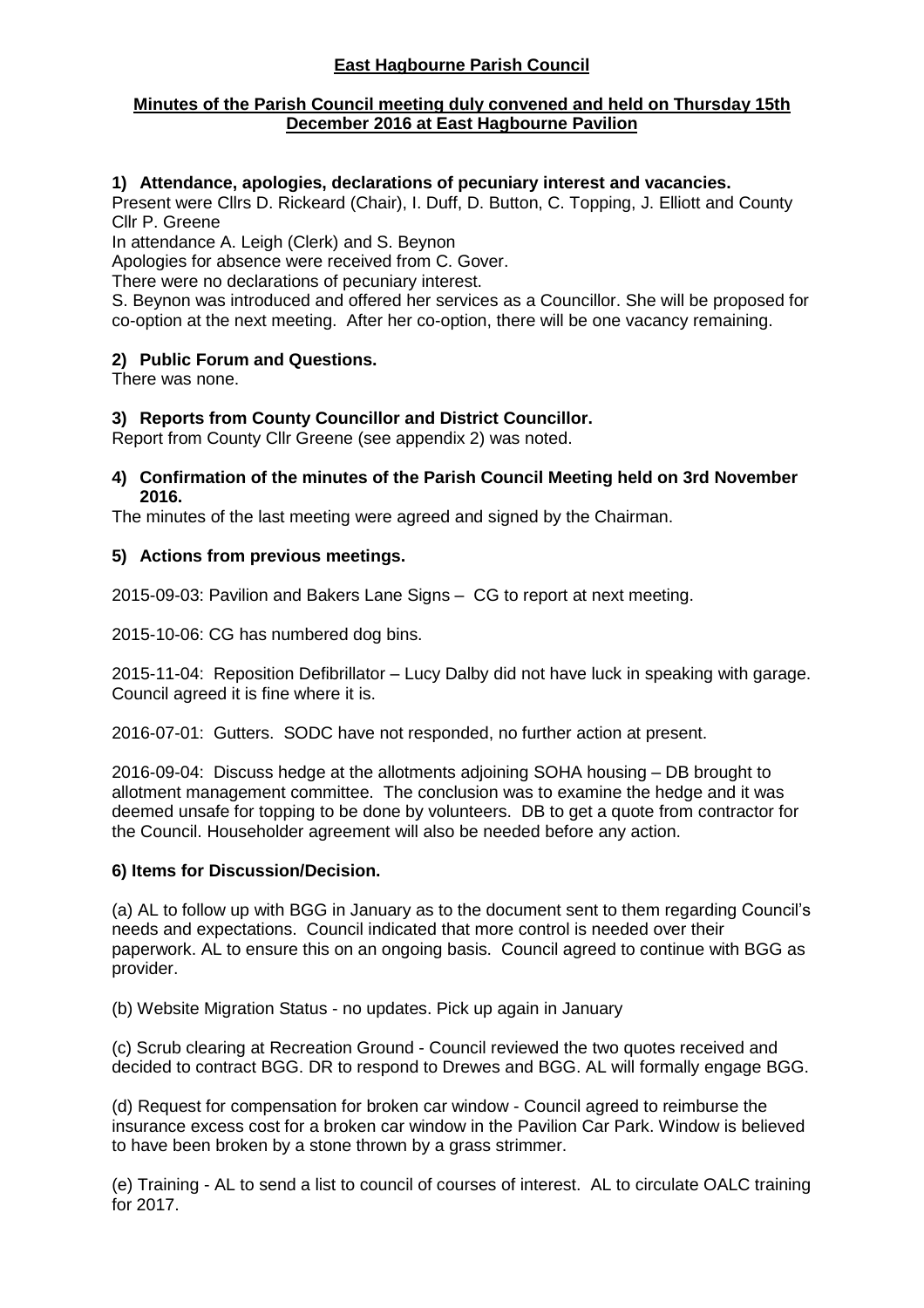### **7) Items for Report.**

a) Cemetery Committee Report

Council confirmed the Cemetery account is to close. AL and DB to liaise on this. There is a funeral director in Wantage owing £80. Going forward AL will write to undertakers to ensure they know the fees owed.

- b) Neighbourhood Plan Report: The Steering Group and Policy Groups are working on draft policies for the NP in conjunction with CFO. Consultants have been engaged for the village and landscape character assessments.
- c) Report on Grainger Appeal: CT will provide support to MtGG during the Appeal. DR and ID will make statements on behalf of the Parish Council, following the guidance of the barrister engaged by MtGG.
- d) Pavilion and Car Park status. There is an inspection this Friday, 16th December, following which we will receive a further bill. The work should finish by year end.
- e) Article 4 Kingsholme Close. SODC have indicated that they hope to issue a directive by the end of the year. The Article 4 directive will mean that those wishing to make alterations to their properties will need to seek planning permission to do so.
- f) Highways/footpath repairs AL reported that the OCC Field Officer is looking at the situation on the bridge on the parish path asap. He indicted it will most likely be a case of adding some temporary fencing to keep walkers away from the edge until we can do something more permanent. Council indicated that reporting with photos is most helpful. DR reported that repairs to the fence on the path from Bishops Orchard had been done, and that OCC was looking into the ivy-covered lamp post outside 14 Main Road.
- g) Land Registry: The council needs some land registers. ID found the one for Butts Piece and we also have a recent copy for the Recreation Ground. AL to work on obtaining those needed

### **8) Correspondence.**

Craig Barfoot (CB) send an e-mail regarding tyre marks left in the village and damage to a step on his verge due to farm traffic. The Council agreed to contact the NFU. DR to inform Craig Barfoot of this and thank him for his offer of assistance which council accepted. ID and AL to liaise on contacting NFU and work with CB on any follow-up.

A letter had been received from Magdelen College regarding the discussion on building south of Grenoble Road. The Council read and discussed. It decided not to express an opinion.

Letter from Linda Benton regarding Roger Phipps' poems in the village. The Council decided it is interested in the principle of having his poems displayed as a 'poetry trail' in the village and will respond to Linda for further discussions.

#### **9) Finance.**

Payments since last meeting

| Cordelia Gover             | Dog bin signs                           | 23.00    |
|----------------------------|-----------------------------------------|----------|
| Castle Water               | Allotments                              | 59.02    |
| Hagbourne Village Hall     | Meeting hire                            | 20.50    |
| South Oxfordshire District | Dog bin emptying $-01/04/16 - 30/06/16$ | 138.14   |
| Council                    |                                         |          |
| Dentons                    | <b>Grainger Proposals</b>               | 1,200.00 |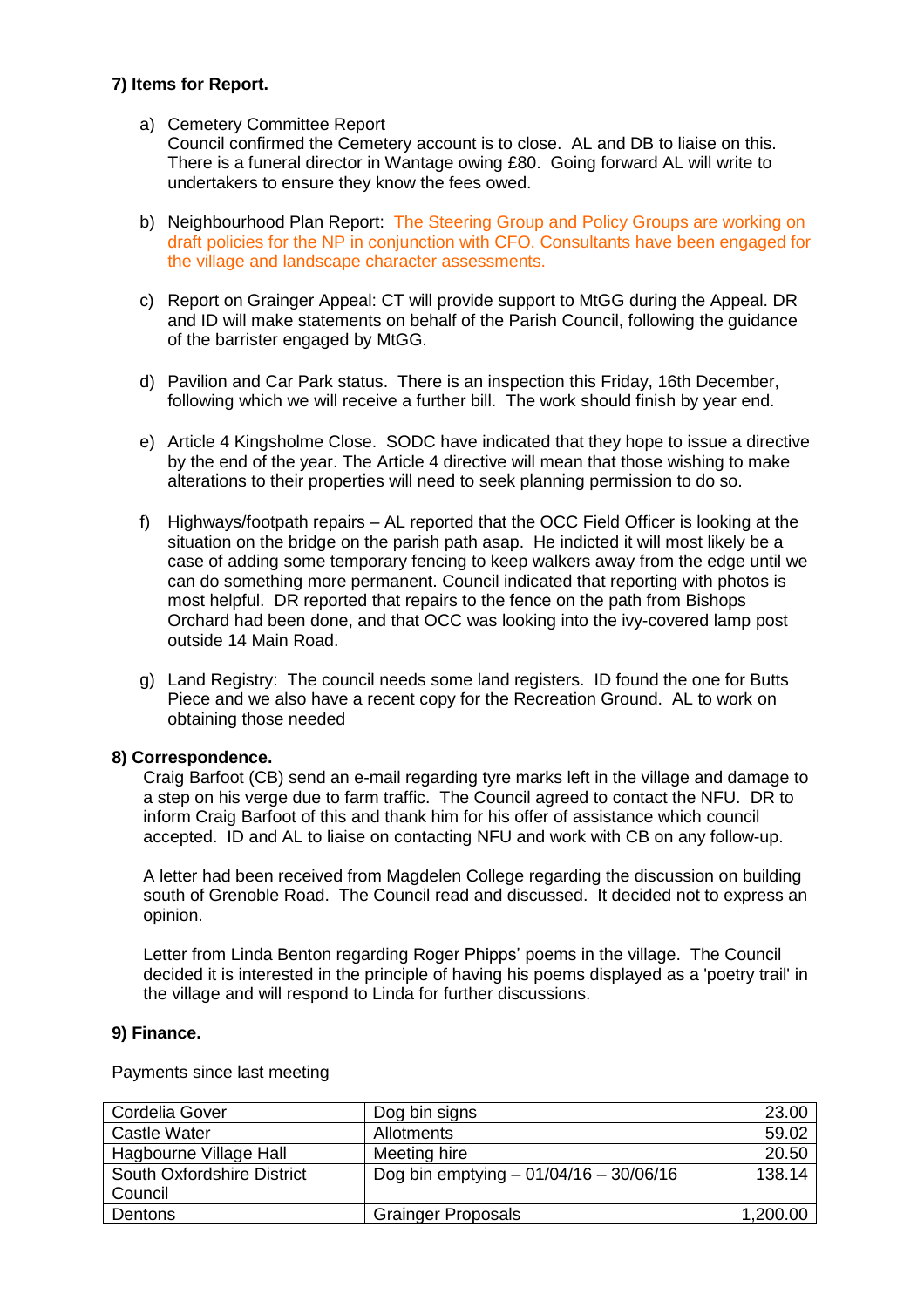| <b>BGG</b>                        | Hedge cutting at Village Hall            | 180.00 |
|-----------------------------------|------------------------------------------|--------|
| <b>BGG</b>                        | Hedge cutting at Cemetery                | 300.00 |
| Dentons                           | <b>Grainger Proposals</b>                | 840.00 |
| EHS and RC                        | Pavillion hire for PC meeting 03/11/16   | 25.00  |
| EHS and RC                        | Pavillion hire for 05/12/16 and 15/12/16 | 52.50  |
| <b>BGG</b>                        | Grass cutting - Cemetery                 | 96.00  |
| <b>BGG</b>                        | Grass cutting - Cemetery                 | 192.00 |
| <b>BGG</b>                        | Grass cutting - East Hagbourne           | 198,00 |
| <b>BGG</b>                        | Grass cutting - Cemetery                 | 192.00 |
| <b>BGG</b>                        | Grass cutting - East Hagbourne           | 198.00 |
| <b>BGG</b>                        | Grass cutting - Cemetery                 | 96.00  |
| <b>Hagbourne Parish Charities</b> | <b>Butts Piece - Rental</b>              | 500.00 |
| Allison Leigh                     | Clerk salary - 17/11/16 - 31/12/16       | 610.00 |

#### Receipts

| Gales            | Gales rental for field | .465.00   |
|------------------|------------------------|-----------|
| <b>PWLB Loan</b> | <b>PWLB Loan</b>       | 44,975.00 |

The account balances are:

| Community A/C - 2nd December 2016                       | £67,887.17 |
|---------------------------------------------------------|------------|
| Base Rate Tracker A/C - 30 <sup>th</sup> September 2016 | £2,102.39  |
|                                                         |            |
| East and West Hagbourne Cemetery                        |            |
| Community $A/C - 23rd$ August 2016                      | £2,457.92  |
| Business Saver A/C - 30 <sup>th</sup> September 2016    | £842.28    |

Council reviewed the budget/precept put forward by DB. It agreed to take it away and review for discussion at the next meeting.

10) Items for report and inclusion on the January agenda.

- Co-option of Sarah Beynon.

There being no further business, the meeting was declared closed at 10:00pm. The next meeting will be held on Thursday, 19<sup>th</sup> January 2017 in East Hagbourne Pavilion.

Signed……………………………………………………Dated……………………………………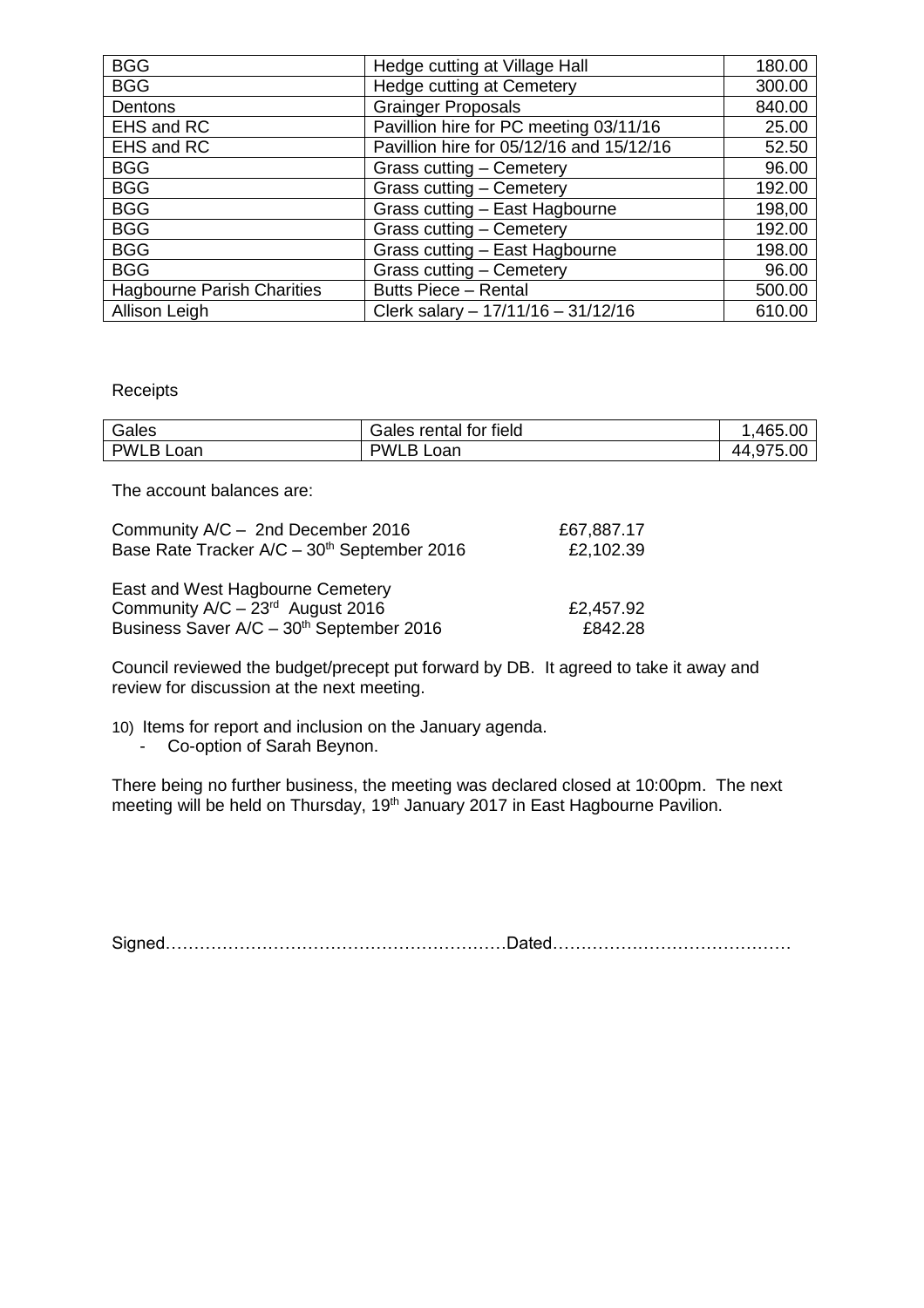| <b>ACTION NO</b> | <b>WHAT</b>                                                                              | <b>WHO</b>   | <b>STATUS</b> |
|------------------|------------------------------------------------------------------------------------------|--------------|---------------|
| 2015-09-03       | Pavilion and Bakers Lane Signs                                                           | CG           | Requested     |
| 2015-10-06       | New Dog Bins                                                                             | CG           | Requested     |
| 2016-09-03       | Progress web site migration                                                              | DR/CG        |               |
| 2016-10-02       | <b>Land Registration Documents</b>                                                       | AL           |               |
| 2016-10-03       | <b>Close Cemetery Bank Account</b>                                                       | AL/DB        |               |
| 2016-12-01       | BGG to clear<br>the<br>scrub<br>Engage<br>at<br>Recreation ground                        | <b>AL</b>    |               |
| 2016-12-02       | Make compensation payment for broken<br>car window                                       | <b>AL</b>    |               |
| 2016-12-03       | Circulate recommendations on<br>training<br>courses                                      | <b>AL</b>    |               |
| 2016-12-04       | Liaise with CB and report incidents of<br>damage by farm traffic                         | <b>ID/AL</b> |               |
| 2016-12-05       | in<br>draft<br>Review<br>precept<br>proposal<br>preparation for decision at next meeting | All          |               |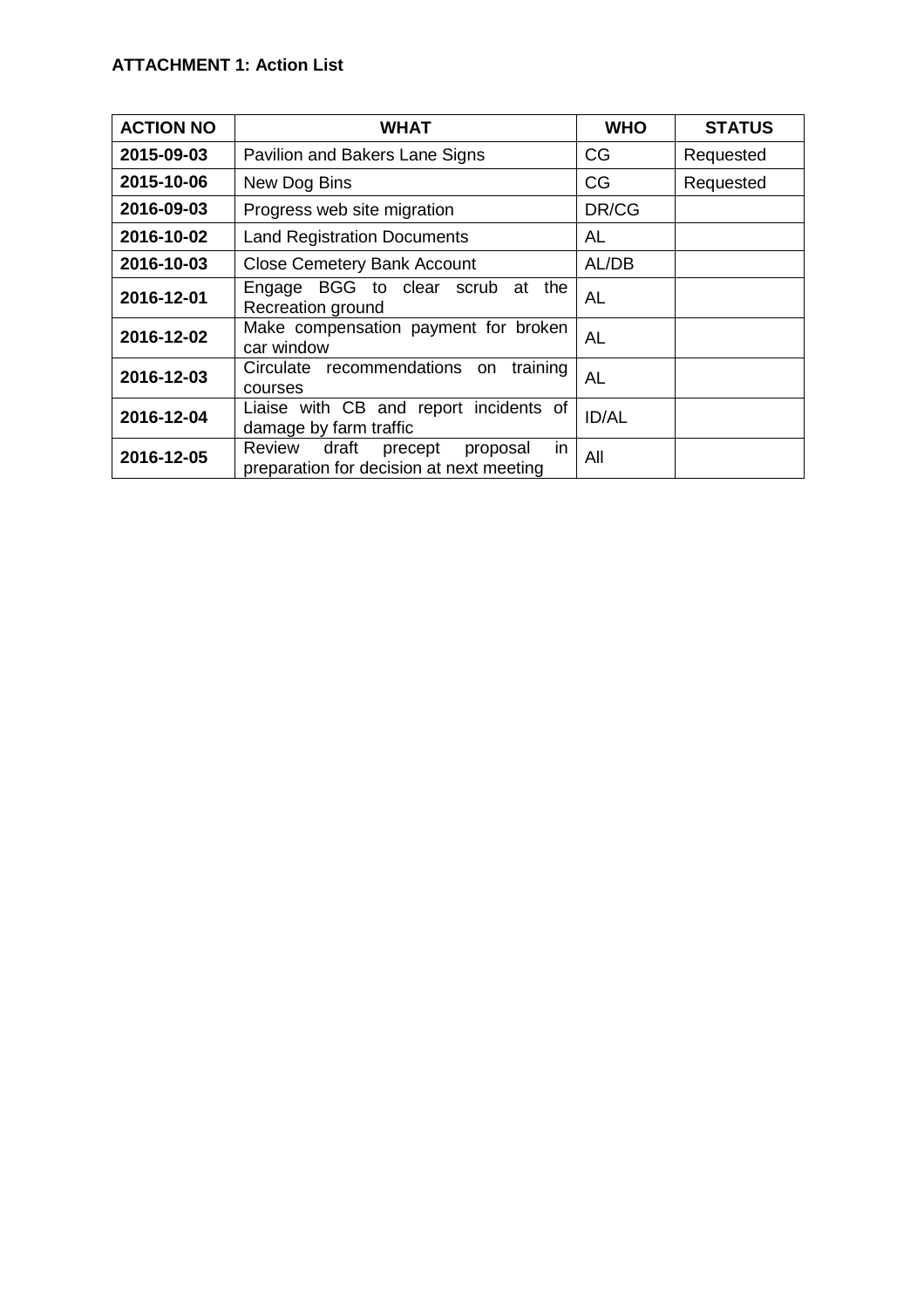## **ATTACHMENT 2: Report from County Councillor**

# **KEEP WARM KEEP WELL**

Pharmacies across Oxfordshire will be providing people with free thermometers this winter to make sure their homes are warm enough to keep them well. Patients over 60 will be offered information cards, provided by OCC, when collecting prescriptions that will remind them one of the best ways to stay well during the winter is to stay warm, and advise them to have their home heated to at least 18°C. The free hot water bottle shaped card also feature a thermometer to test the temperature of their home to make sure it's warm enough. People with concerns about their heating bills will be advised to contact the Affordable Warmth Helpline on 0800 107 0044. The free helpline provided by an independent charity and funded by local councils offers free advice and guidance on reducing energy bills, heating homes efficiently and affordably, and available grants and financial assistance. For more information or advice on how to keep warm and well this winter visit [www.oxfordshire.gov.uk/keepwarm](http://www.oxfordshire.gov.uk/keepwarm)

# **PLANS FOR REGIONAL AGENCY TO IMPROVE ADOPTION SERVICES**

OCC is developing plans to transform its adoption services by joining forces with neighbouring councils. The aim is to create a Regional Adoption Agency (RAA) for the Thames Valley to improve outcomes for both children and adopters – including the ability to match children with families more quickly and improve support services for adopters. It follows a Government paper setting out plans for all adoption services to be delivered through RAAs by 2020. OCC would be the host authority within a partnership known as Adopt Thames Valley, alongside six other councils (Bracknell Forest, West Berkshire, Windsor and Maidenhead, Wokingham, Swindon and Reading) and two Voluntary Adoption Agencies (PACT and Barnardos). All partners have begun work to develop the new shared service across the geographical area covered by the councils. The Government has advised that a grant of £300K will be made available to help set up the new service.

## **SHARED LIVES SERVICE RECEIVES GLOWING REPORT FROM INSPECTORS**

Families across Oxfordshire who choose to share their lives and homes with adults in need of social care have been given high praise by inspectors. The Shared Lives service in Oxfordshire has been running for more than 25 years and involves those in need of care sharing the home of Oxfordshire residents who have been trained and approved as "shared lives households".

The Care Quality Commission inspected the service in Oxfordshire, which is managed, by OCC, in early October. There were five key measures in the inspection judging whether the service was safe, effective, caring, responsive and well-led and inspectors spoke to the county council, shared lives families/households and those receiving care. In every single category the CQC rated the Oxfordshire Shared Lives service as "good". The service supports people across all client groups from 16 upwards and the oldest person the scheme has supported was 103.

There are usually around 120 people using the service at any one time - about 70 people live long term with Shared Lives Carers and the remainder have short breaks or a few hours support during the day. Training and vetting is undertaken very carefully before people/families qualify to become approved in the shared lives scheme.